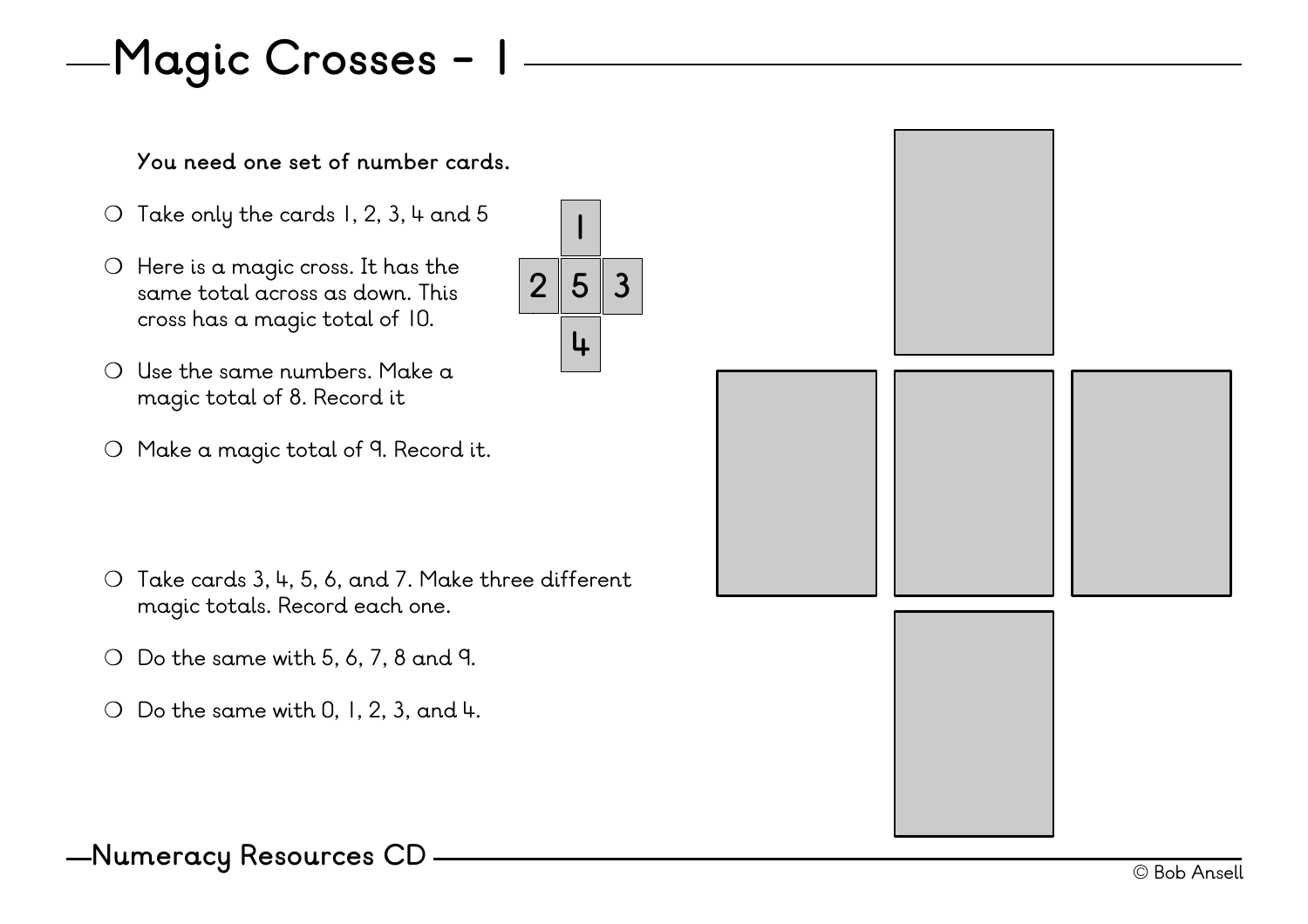### **Magic Crosses - 2**

**You need one set of number cards.**

- $\bigcirc$  Take the numbers 0, 2, 4, 6, and 8.
- ❍ Make a magic cross in three different ways. Record each one. Here is one way.
- ❍ Do the same with 1, 3, 5, 7 and 9.
- ❍ Do the same with sets of numbers of your own.

![](_page_1_Picture_6.jpeg)

![](_page_1_Picture_7.jpeg)

© Bob Ansell **Numeracy Resources CD**